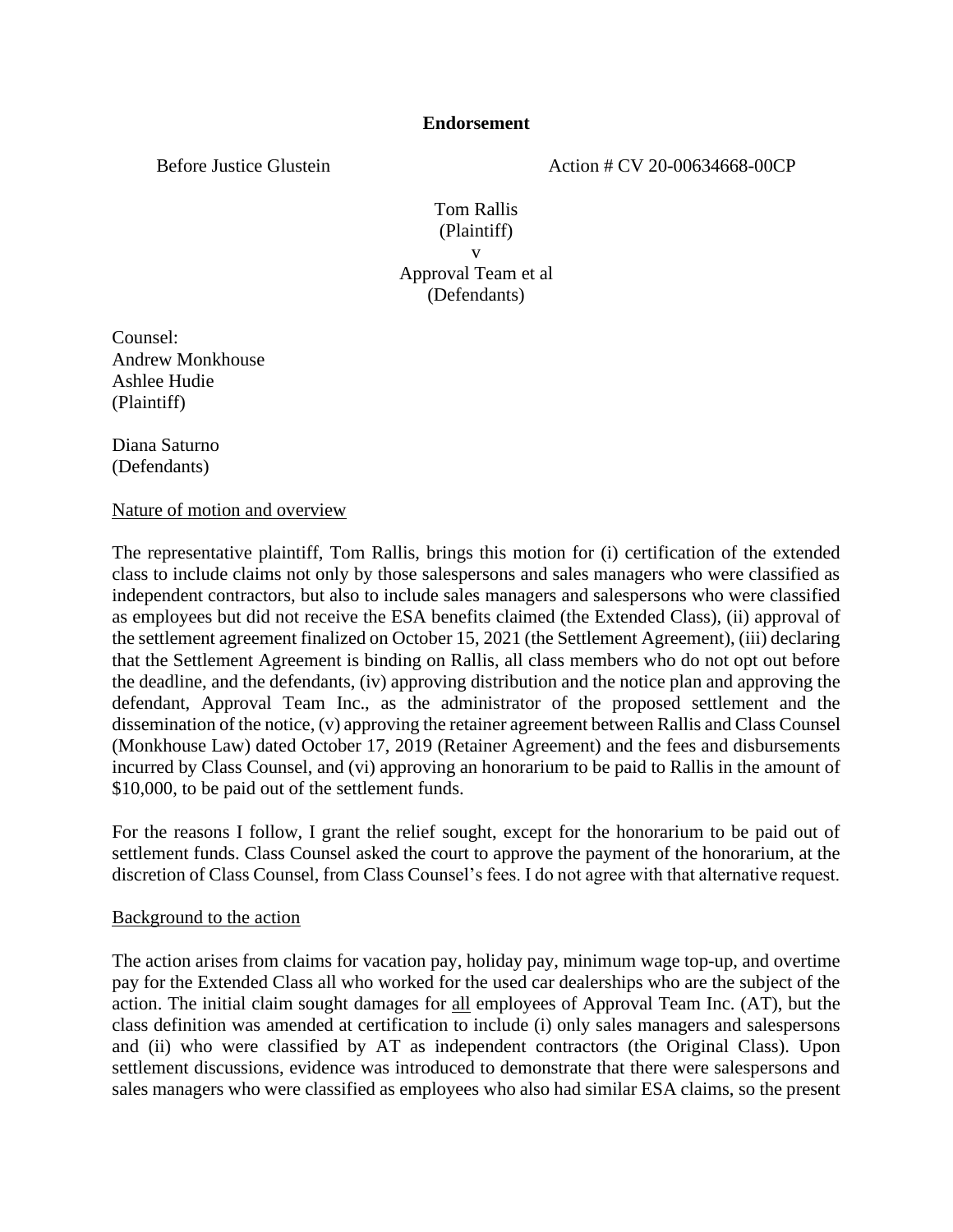motion seeks consent certification of the Extended Class. Other employees referred to in the claim, but not in the Original Class or the Extended Class (e.g. drivers, etc.) were excluded on consent from certification as there were concerns about whether those employees could be part of the class action, given the potential of individual trials to determine employment responsibilities and/or the merits of whether such employees were independent contractors rather than employees.

#### Settlement negotiations and agreement

The parties attended mediation with an experienced mediator, Michel Silver, on March 2, 2021. The parties exchanged detailed mediation briefs, including detailed information from AT as to amounts paid to class members from 2018 to 2020. The plaintiff delivered an expert report on damages prior to the March 2021 mediation and a second round of mediation was agreed between the parties, in part to allow the defendants to prepare their own expert report.

In effect, the experts differed on overtime claim calculations, since the plaintiff's expert assumed 5 hours of overtime per week while the defendants' expert assumed 0 hours of overtime per week. Consequently, for the Original Class, the plaintiff's expert calculated damages at \$965,296.70 while the defendants' expert calculated damages at \$400,000. Damages for the additional employees (now part of the Extended Class) was calculated by the defendants' expert at \$147,297.00. Consequently, the plaintiff's expert calculated total damages at \$1,132,591.70 while the defendant's expert calculated total damages at approximately \$550,000.

Based on the newly discovered evidence that AT had advertised employment opportunities which emphasized that employees were required to work over 50 hours a week, the defendants agreed after mediation that there was sufficient evidence to certify the larger class. The parties reached a settlement on the Extended Class after the second round of mediation, based on an agreement in principle at the conclusion of the mediation session. The proposed settlement is recommended by both parties and the mediator.

The proposed settlement agreement defines common issues for both (i) all class members classified as independent contractors (for minimum wage, vacation pay, and public holiday and premium pay claims) and (ii) all salespersons (for overtime claims).

The opt-out deadline for the Original Class was November 25, 2020, and two opt-outs were received. The proposed addition of members of the Extended Class were notified of the present hearing by the court order of November 1, 2021 for dissemination of notice of settlement and fee approval hearing, and may opt out by sending written notice within 60 days of the order on this motion.

Under the Settlement Agreement, the defendants will bay \$850,000 (all inclusive) with the amount after fees, HST, and disbursements (and the honorarium if ordered to be paid from settlement funds) to be paid by the defendants to the Extended Class under a distribution plan to be administered by the defendants at their cost. AT will determine entitlement based on its records, with (i) all engaged as independent contractors entitled to vacation pay, holiday pay, and minimum wage top-up and overtime and (ii) employees (salespersons only and not sales managers) entitled to minimum wage top-up and overtime.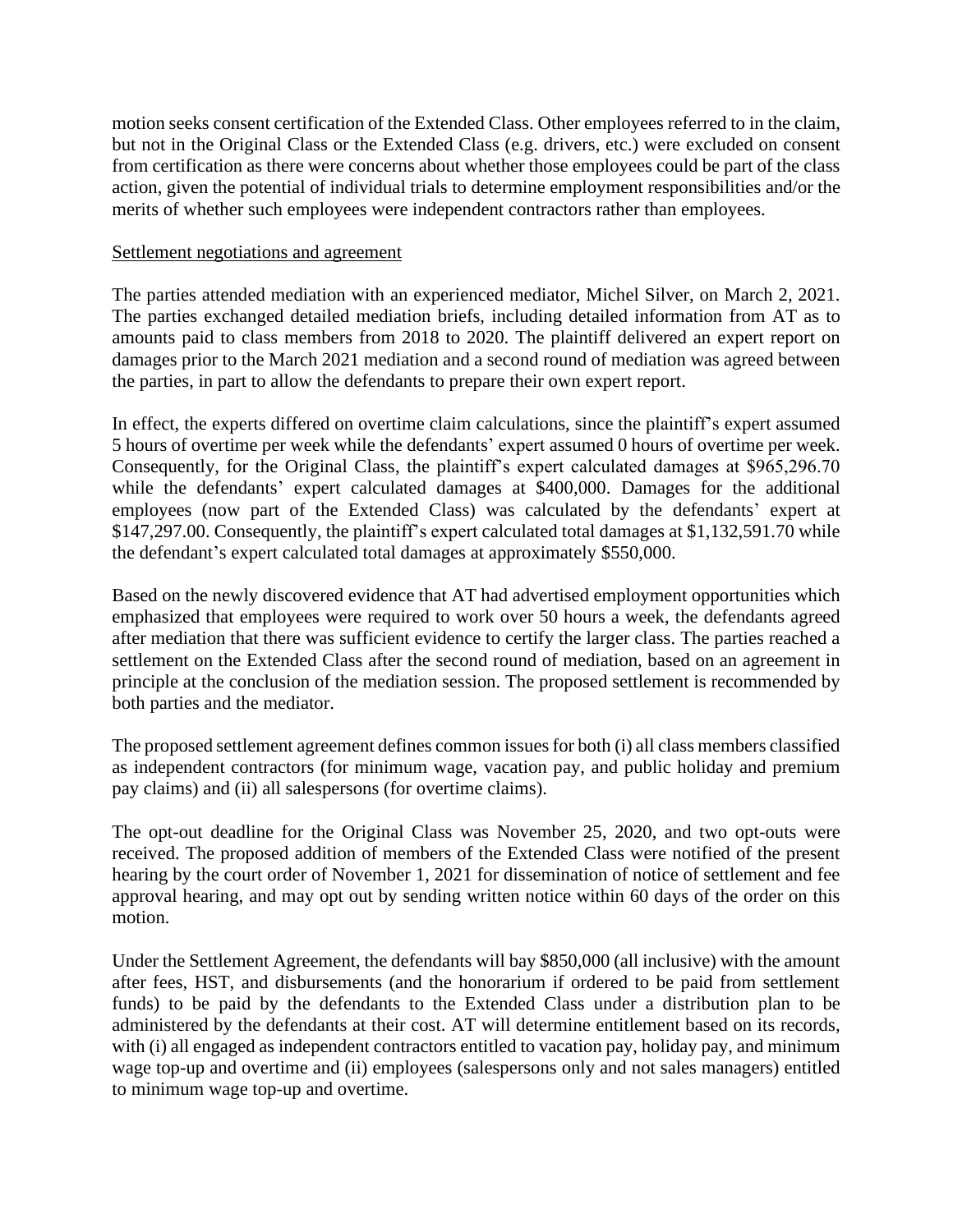If total claims exceed the amount allocated, each individual claim will be proportionally reduced by the ratio of the value of a class member's claim to the total value of all claims. The overtime claims are based on 3 hours of overtime per week, with the amount per member (179 class members in total) after fees, disbursements, taxes, and the honorarium (if it had been ordered from the settlement funds) being \$2,803.40 assuming a 100% take-up and \$4,312.93 assuming a 65% take-up. Put differently, the balance to be distributed (approximately \$500,000) is approximately 44% of the total damages estimated by plaintiff's expert of \$1,137,593.70, and almost 100% of the damages as estimated by the defendants' expert. Michael Silver will act as referee on any disputes.

# Retainer Agreement and Fees/Disbursements

Rallis read and understood the Retainer Agreement when he signed it. He supports the settlement and the requests for fees, disbursement, and HST.

Under the Retainer Agreement, Class Counsel is entitled to, *inter alia*, 33% of total proceeds up to and including trial or paid in settlement. Consequently, Class Counsel seeks legal fees of \$280,500 plus HST of \$36,465 on legal fees and \$21,225.96 for disbursements, for a total of \$338,190.96.

Actual legal fees incurred to date total approximately \$252,865 plus HST, and it is estimated that completing all required follow-up work will result in additional fees and disbursements that would exceed the amount sought under the Retainer Agreement and on this motion.

#### Evidence relevant to honorarium

Rallis provided the following evidence relevant to Class Counsel's request for an honorarium of \$10,000 to be paid out of the settlement funds:

- (i) He spent about 100 hours on the class action;
- (ii) His name has been publicized in connection with this action, as shown by a Google search;
- (iii) "Details of this class action were spread widely within the car dealership network and on social media" and "as such potential employers have seen my name associated with it";
- (iv) "I believe having commenced this action will make it challenging for me to find employment with other car dealers";
- (v) "[F]or example, my current employer inquired about the action";
- (vi) "I did not expect to receive an honorarium when I commenced this action, but if approved it would partially compensate the employment challenges resulting from my role":
- (vii) Rallis understands that "commencing and leading this action will result in a total resolution of all my claims against the defendants and will implicitly mean that I will not be allowed to pursue [any] individual claim that I may have had".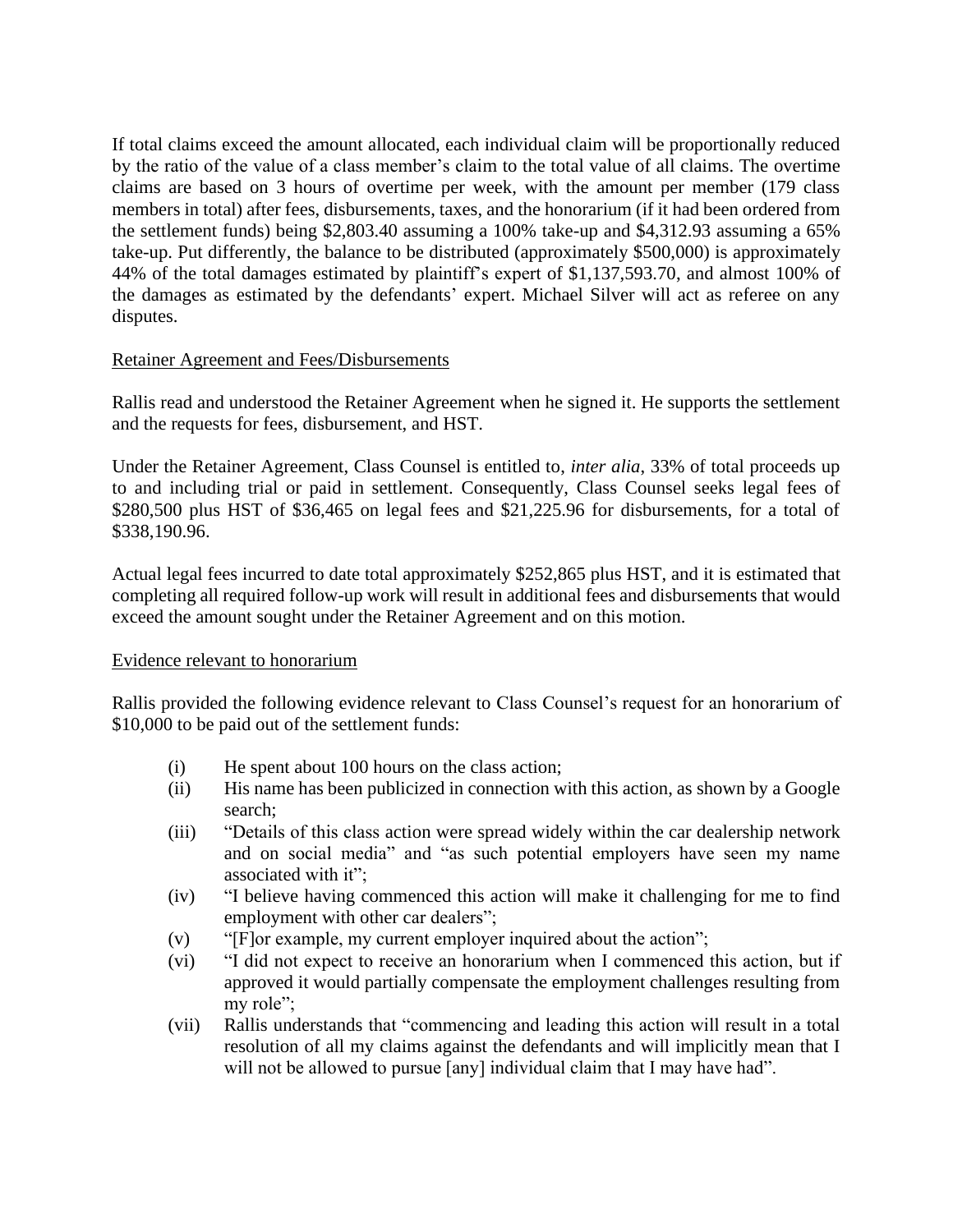# Release of claims

Under the Settlement Agreement, the "Released Claims" are defined as any claims "related to statutory minimum employment standards for the misclassification and employment of Class Members, specifically any past or future claims for minimum employment standards such as minimum wage, overtime pay, vacation pay, public holiday pay or premium pay".

# Analysis

1. Certification of the Extended Class

The Parties consent to the amendment of the class definition and to certification of the claim for the Extended Class. The requirements under s. 5(1) of the *Class Proceedings Act*, 1992 S.O. 1992, c. 6, are met:

- (i) The pleadings disclose a cause of action for breach of employment standards (s.  $5(1)(a)$ ;
- (ii) The Extended Class is identifiable with reference to objective criteria such that a person can be identified as a class member without reference to the merits. The class is connected to the common issue of underpayment of minimum employment standards  $(s.5(1)(b))$ ;
- (iii) The proposed common issues as set out in the Settlement Agreement all seek to determine whether class members were underpaid under Ontario minimum standard entitlements, including failure to pay overtime and minimum wage. All of the issues would significantly advance the action  $(s, 5(1)(c))$ ;
- (iv) A class proceeding is the preferable procedure to determine whether class members were underpaid on employment standard entitlements. The small monetary amount would otherwise discourage individual litigation. Thus, judicial economy is promoted through common resolution, small as well as behaviour modification (s.  $5(1)(d)$ ; and
- (v) Rallis is an adequate representative plaintiff who has undertaken all the essential steps of a class action representative, including retaining and instructing Class Counsel, attending multiple mediation sessions, participating in the settlement process, and providing evidence (s. 5(1)(e)).

For the above reasons, I certify the class action on the basis of the Extended Class definition.

2. Settlement Approval / 3. Declaration of binding effect of settlement

The settlement is fair, reasonable, and in the best interest of the class. I rely on the following factors:

- (i) The settlement provides for payments of the vacation pay, public holiday pay, and minimum wage as required under *ESA* standards;
- (ii) The settlement provides for 3 hours of overtime for every week of employment, calculated at 1.5x the hourly or the minimum wage for every week of employment,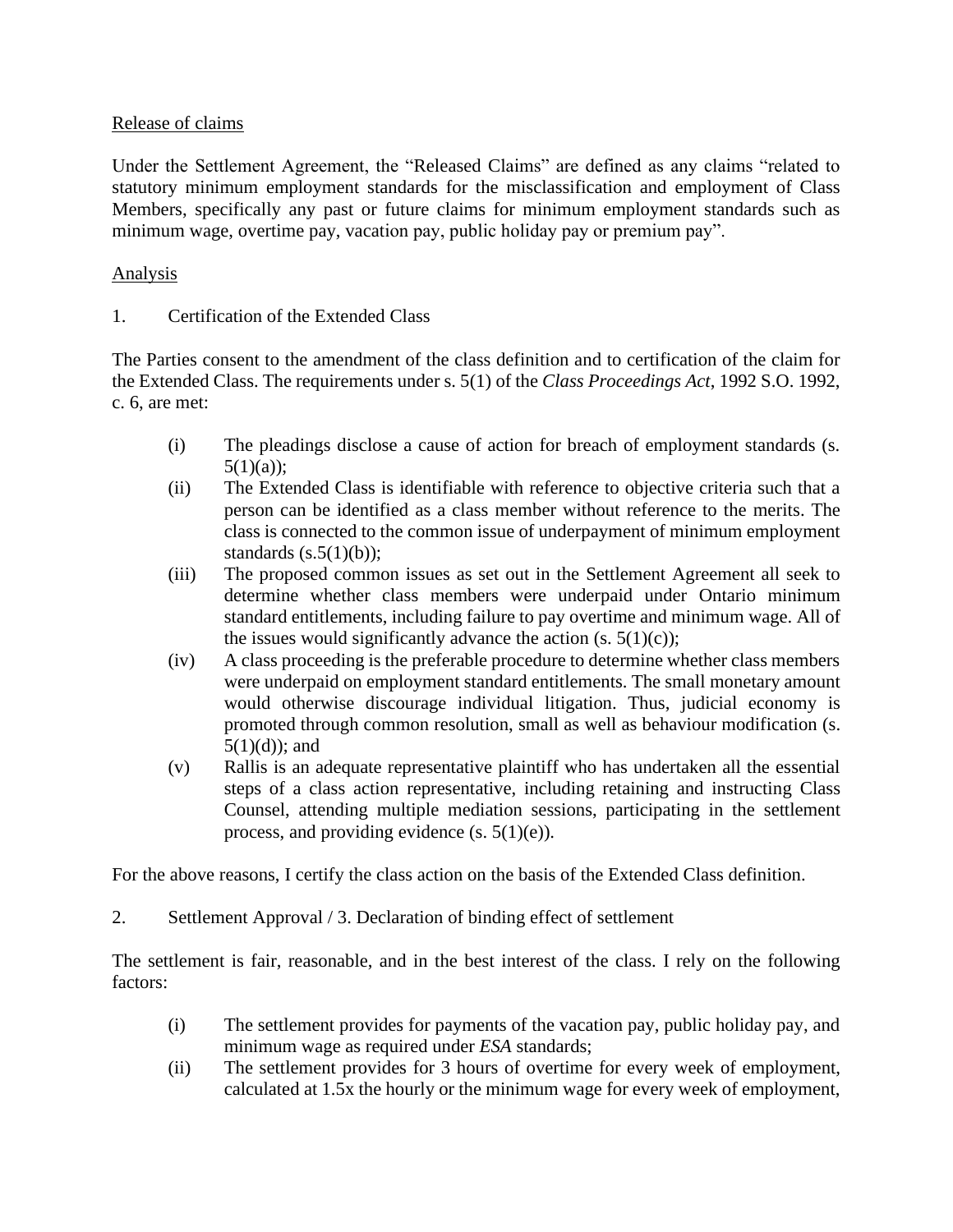which is a reasonable amount of overtime based on the evidence and avoids significant difficulties of proof on an individual basis;

- (iii) Sales managers are excluded from overtime pay, which is within the zone of reasonableness given the managerial exemption under the *ESA* regulations;
- (iv) Payment will be made forthwith and avoid lengthy trials and a possible appeal process;
- (v) Damages will be paid according to the records provided by AT;
- (vi) The approximately \$500,000 balance remaining to be distributed constitutes between approximately 44% to 100% of the total recovery available, establishing a substantial recovery (without even taking account the total of \$850,000 paid in total by the defendants); and
- (vii) The settlement avoids the risk of potential bankruptcy.

For the above reasons, I approve the Settlement Agreement and order that it is binding upon Rallis, all of the class members who do not validly opt out by the deadline, and the defendants.

4. Distribution and notice plan approved

The distribution plan is fair, reasonable, and in in the best interests of the class. The plan is straightforward. The class members are limited (179 in total). Each will receive an email and be asked to provide a claims form to Class Counsel who will centralize the forms and deliver them to AT once the claims deadline expires. AT will use their records to confirm class member eligibility and confirm total potential damages in the "First Notification Letter". After all appeals are settled, the relative share of all class members will be determined and each class member will receive a "Payment Notification Letter". Payments will be issued to class members by cheque to the address in the claim form. AT will issue T4s and withhold appropriate CPP, EI, and income tax deductions for all class members classified as employees, with no deductions for those classified as independent contractors (payment to be classified as damages).

The proposed distribution plan strikes a fair balance between individual compensation and efficient and expeditious distribution. AT will distribute the proceeds at no cost to the class. Class Counsel will oversee the notice plan.

Both the proposed short form and long form notice clearly set out the proposed settlement and the method of distribution. Notices are to be provided by last known email address and by posting on Class Counsel's website, which is an adequate process. The notice for opting out to the Extended Class are also clear.

Consequently, I approve the Distribution and Notice Plan, appoint the defendant AT as the administrator of the proposed settlement and approve the dissemination of the notice, all to be done by AT at no charge for fees and disbursements.

5. Retainer Agreement/Fee Approval

The Retainer Agreement is approved. It complies with s. 32 of the *CPA*. It is in writing and (a) states the terms under which fees and disbursements shall be paid, (b) explains the estimate of the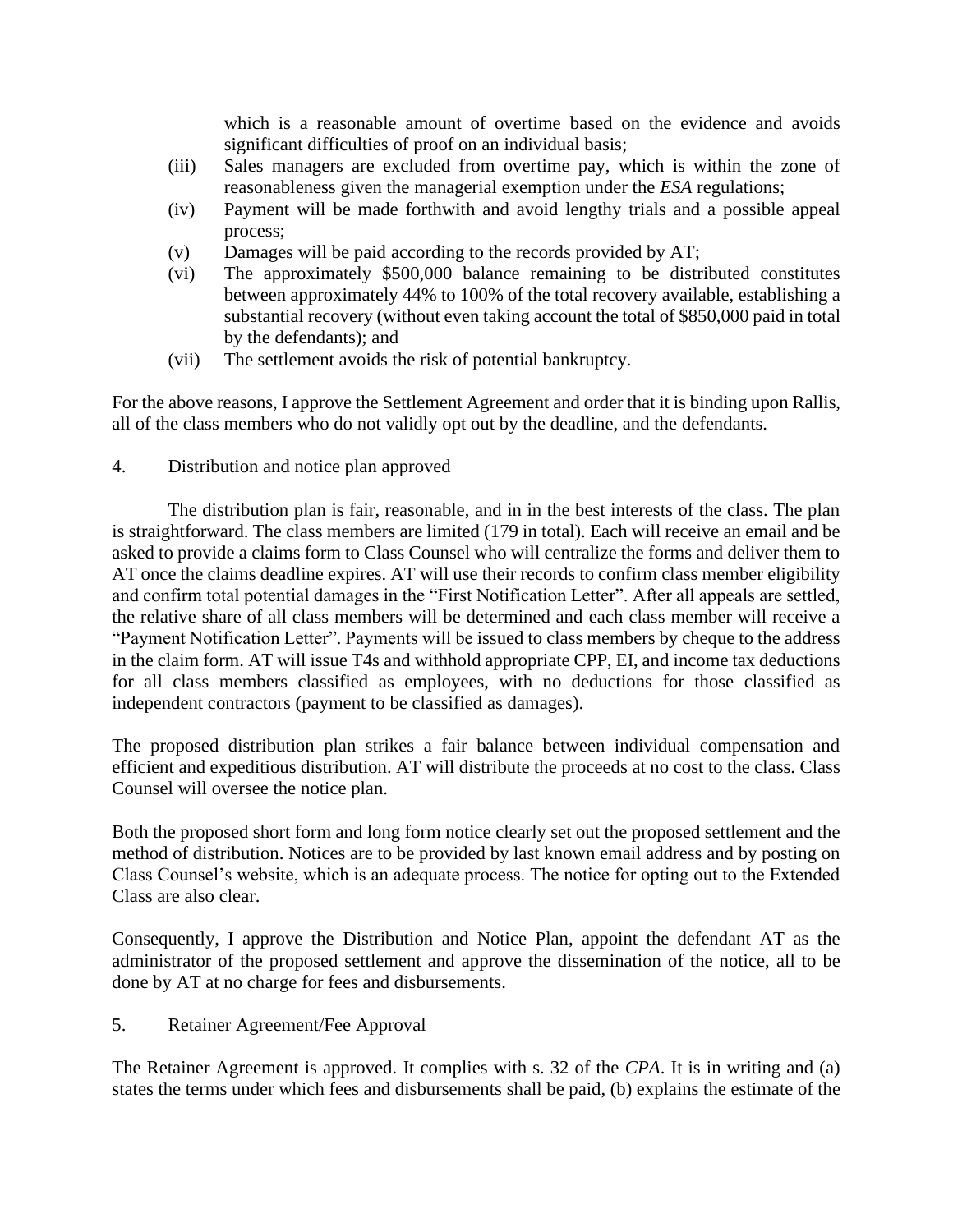expected fee, based on contingency, and (c) states the method by which payment is to be made. Rallis read the Retainer Agreement and understood its terms.

The fees, HST, and disbursements requested are fair and reasonable. The contingency agreement is presumptively valid and there is no basis to set it aside that presumption under the settled law in *Canon v Funds for Canada Foundation*, 2013 ONSC 7686. Class Counsel assumed risks that the matter might not be certified for at least part of the class and achieved strong success with the settlement. Class Counsel demonstrated skill and competence, and incurred actual and anticipated fees which will likely exceed the fees sought. There have been no objections to the fees sought. The disbursements claimed are reasonable, especially given the retention of an expert, which was almost 80% of the disbursements claimed.

For the above reasons, I approve the fees, HST, and disbursements sought.

# 6. Honorarium

In *Park v Nongshim Co*, 2019 ONSC 1997, I reviewed the applicable law on granting an honorarium to a representative plaintiff. I cited and relied upon the decision of Strathy J. (as he then was) in *Baker Estate v Sony BMG Music (Canada) Inc*., 2011 ONSC 7105, at paras 93-95 and the decision of Strathy J. (as he then was) in *Robinson v. Rochester Financial Ltd.,* 2012 ONSC 911. I adopted the principle that payment of honorarium to representative plaintiffs in Ontario for class actions is "exceptional and rarely done" *Park*, at para 84.

As in *Baker Estate*, at para 95, the involvement of Rallis in the litigation as an "involved plaintiff who will be familiar with the proceedings, instruct counsel, monitor settlement discussions, and generally act as any private client would in supervising his or her own litigation" are "contributions the Court expects a representative plaintiff to make".

As Hoy J. (as she then was) held in *Bellaire v Daya*, 2007 OJ No. 4819 (SCJ), at para 71, compensation should not be awarded simply because "the representative plaintiff did what is expected of representative plaintiffs".

Consequently, I do not find that Rallis' involvement in the class action supports an honorarium.

Rallis then seeks to rely on two class action decisions relating to *ESA* claims: *Aps v Flight Centre Travel Group (Canada) Inc.*, 2020 ONSC 6779, and *Eklund v Goodlife Fitness Centres Inc*, 2018 ONSC 4146, in which both courts ordered the payment of honorarium to the respective representative plaintiffs. In *Eklund*, payment was sought in addition to the settlement fund (at para 22). It is not stated in *Aps* if the honorarium payment was sought from, or in addition to the settlement fund.

In any event, the \$10,000 honorarium sought by Rallis, which is sought from the settlement funds, does not present the same exceptional basis as in *Aps* or *Eklund*. In *Aps*, there was evidence that the representative plaintiff could not find employment in the travel industry because he was the representative plaintiff. His evidence was that he applied for more than 85 different jobs and could not secure employment. Prior to that time, the representative plaintiff had "never experienced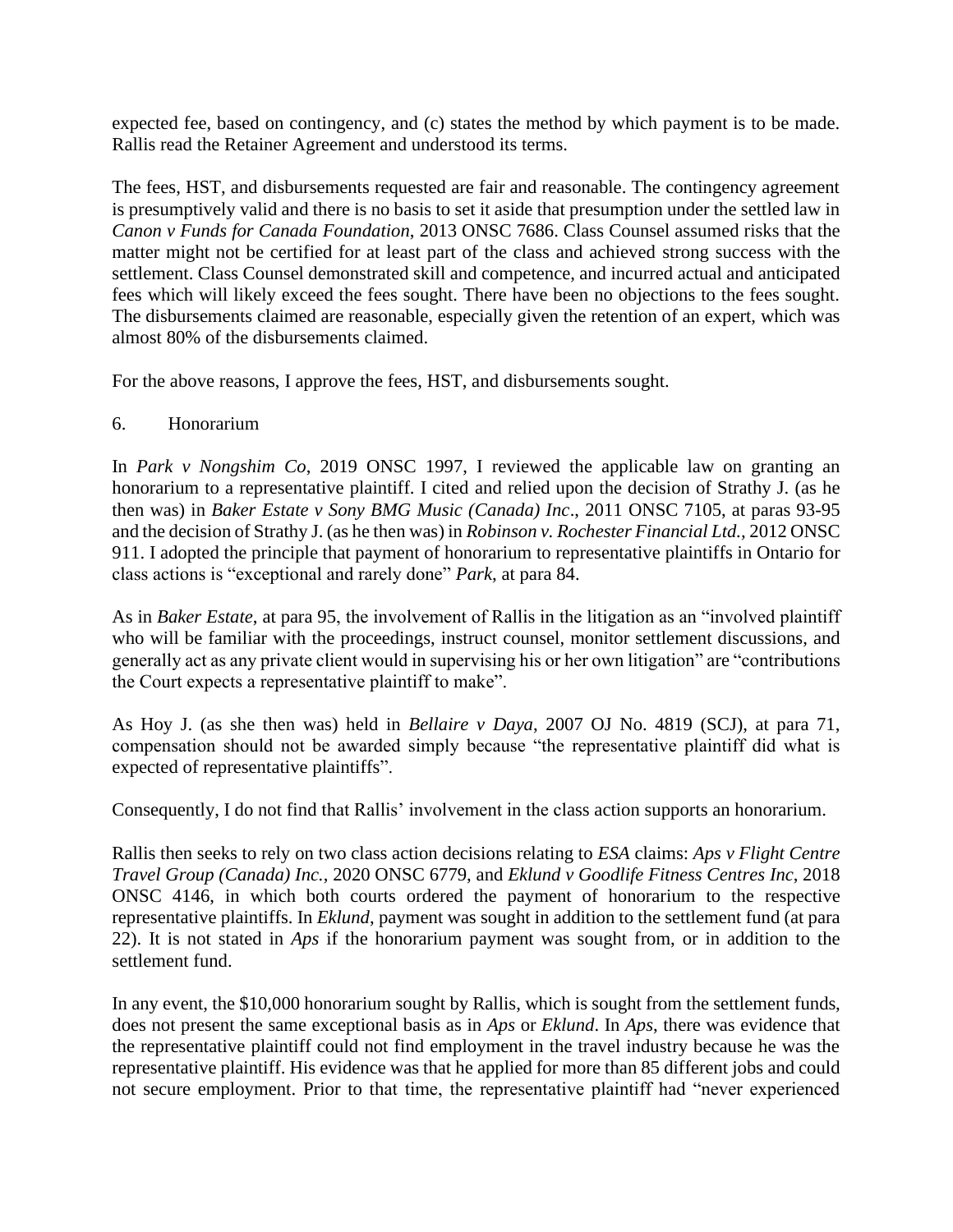similar difficulty securing employment during my career" and on the contrary had been "soughtafter" by employers, at para 44. The representative plaintiff had even been told he had been "let go" from another job he had obtained from an insurance company because of his involvement as a representative plaintiff, at para 44.

Consequently, the evidence before Belobaba J. in *Aps*, supported his conclusion "certain players in the travel and insurance industry decided to punish the representative plaintiff for simply exercising his legal rights", and as such the honorarium was justified, at para 45-46.

Similarly, in *Eklund*, Morgan J. granted the honorarium when the representative plaintiff's exposure "to the prejudicial ramification of being the named plaintiff … materialized when she was turned down for a new job after the perspective employer questioned her about her role in suing her previous employer", at para 49.

In the present case, there is no evidence of any repercussions on Rallis' employment. He continues to work in the used car industry, and his current employer never suggested any ramifications arising from Rallis' involvement as a representative plaintiff. Consequently, there is no evidence to support Rallis' "belief" that his further employment in the used car industry would be "challenging". Given the exceptional nature of granting an honorarium, it cannot be granted based on an unsupported assertion of belief. Consequently, an honorarium is not appropriate to "partially compensate the employment challenges resulting from [Rallis'] role" as representative plaintiff, contrary to his assertion in his affidavit.

In his affidavit, Rallis led no evidence that he had a constructive dismissal claim which he abandoned in order to serve as a representative plaintiff. He only states the general comment that the resolution of the action "will result in a total resolution of all my claims against the defendants and will implicitly mean I will not be allowed to pursue [any] individual claims that I may have had".

At the hearing, Class Counsel submitted that Rallis had a constructive dismissal claim available and chose not to pursue it in favour of serving as a representative plaintiff. However, even if there had been such evidence, I would not find this to be a basis for the extraordinary relief of an honorarium.

The release for all class members to claims is based on *ESA* standards. Rallis was always capable of bringing any constructive dismissal claim he thought could succeed, although such a claim could have put him conflict with his role as a representative plaintiff. The court has full confidence that Class Counsel would have explained Rallis' options to him and/or advised him to obtain independent legal advice, if he had a potential constructive dismissal claim that could have affected his suitability as a potential representative plaintiff.

It is not for the court on a settlement motion to speculate on the strength of a potential constructive dismissal claim. A person who decides to act as a representative plaintiff may need to make a choice between that role and a constructive dismissal claim due to potential conflict issues, even if the release does not preclude such a claim. I make no finding whether Rallis could still bring his constructive dismissal claim (subject to limitations) after settlement, given the language of the